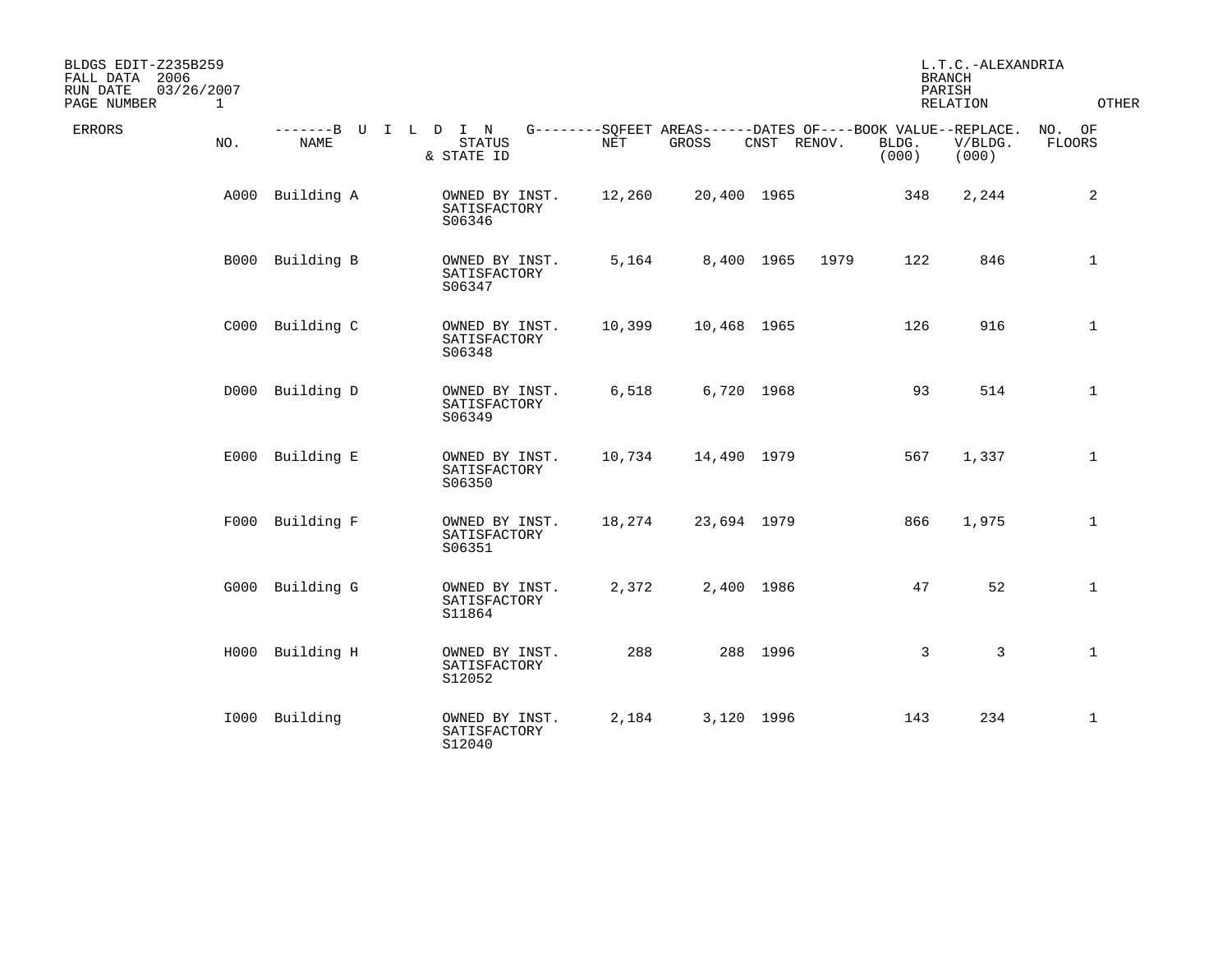| BLDGS EDIT-Z235B259<br>2006<br>FALL DATA<br>03/26/2007<br>RUN DATE<br>2<br>PAGE NUMBER |                               |                                          |       |                                    |      |                                                               | <b>BRANCH</b><br>PARISH<br>RELATION | L.T.C.-ALEXANDRIA | OTHER                   |
|----------------------------------------------------------------------------------------|-------------------------------|------------------------------------------|-------|------------------------------------|------|---------------------------------------------------------------|-------------------------------------|-------------------|-------------------------|
| ERRORS<br>NO.                                                                          | $-R$<br>U<br>L<br><b>NAME</b> | N<br>D<br><b>STATUS</b><br>& STATE ID    | NET   | G--------SQFEET AREAS----<br>GROSS | CNST | -DATES OF----BOOK VALUE--REPLACE.<br>RENOV.<br>BLDG.<br>(000) |                                     | V/BLDG.<br>(000)  | NO. OF<br><b>FLOORS</b> |
| J000                                                                                   | Equipment Shed                | OWNED BY INST.<br>SATISFACTORY<br>S11865 | 510   | 510                                | 1996 |                                                               | 6                                   | 7                 | 1                       |
| K000                                                                                   | Conference Center             | OWNED BY INST.<br>SATISFACTORY<br>S12053 | 1,050 | 1,160                              | 1995 | 1995                                                          | 49                                  | 137               | 1                       |
| L000                                                                                   | Diesel Classroom              | OWNED BY INST.<br>SATISFACTORY<br>S12370 | 288   | 288                                | 1995 |                                                               | 3                                   | $7\phantom{.0}$   | $\mathbf 1$             |
| M000                                                                                   | Mechanical Buildin            | OWNED BY INST.<br>SATISFACTORY<br>S06352 | 957   | 957                                | 1979 |                                                               | 15                                  | 32                | 1                       |